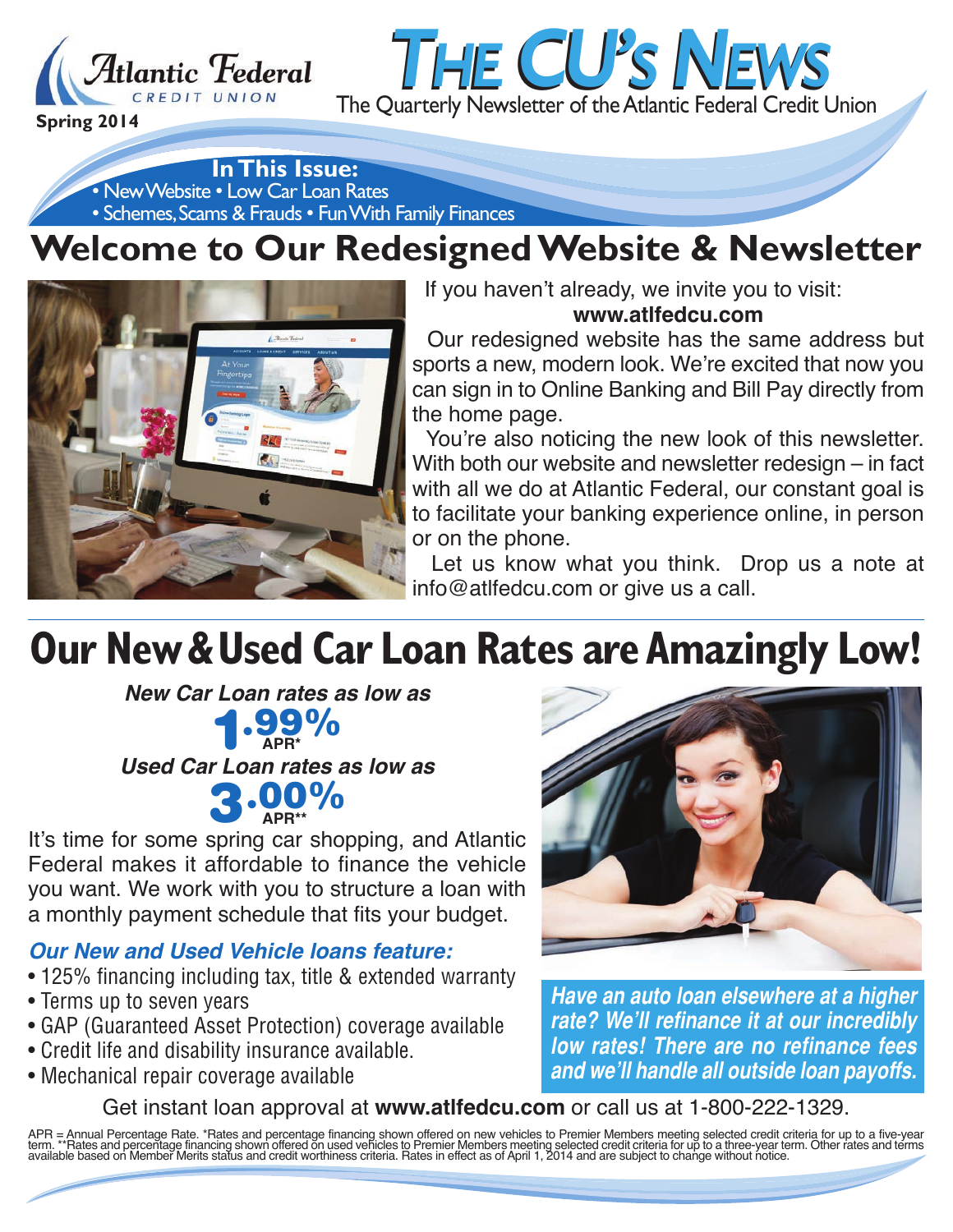## **Schemes, Scams & Frauds Can Cost You Money**

Criminals want to earn their money the easy way—by stealing yours. Some 2 million people are victims of identity theft each year.

One recent scheme that targeted credit unions, including Atlantic Federal, was a phishing scheme involving debit cards. Members received text messages saying their cards had been deactivated and were provided a phone number—supposedly ours—to call for reactivation. Upon calling, members were asked for their card number, expiration date and pin number. Of course the phone number wasn't ours.



Another scam involves people pretending to be fraud agents for Visa or MasterCard and they call customers inquiring about large purchases made on their accounts. When customers say that they did not make the charges, the fraudster promises a credit will be issued but needs to verify that they have the card in their possession. These scammers don't always even ask for the account number. Sometimes all they ask for is the security code on the back of the card. And that's all they need to take over your account!

#### *Atlantic Federal will never call or text a member asking for an account number, card number, expiration date or pin number.*

Want to learn more? Under the "Services" tab at our website we have a wealth of Financial Education material. Topics include password safety, online shopping and social networking precautions, and spyware tricks. Educating yourself and using basic common sense is the best offense against these fraudulent schemes.



### **Shop Worldwide with Our Visa Credit Cards!**

An Atlantic Federal Visa credit card has the benefits only a credit union can offer, including:

- Low rates
- No balance transfer fees
- No cash advance fees
- No annual fees
- Complimentary Rewards Program for Platinum and Gold Rewards Cards.

Open your card today at **www.atlfedcu.com** or call the Credit Union.

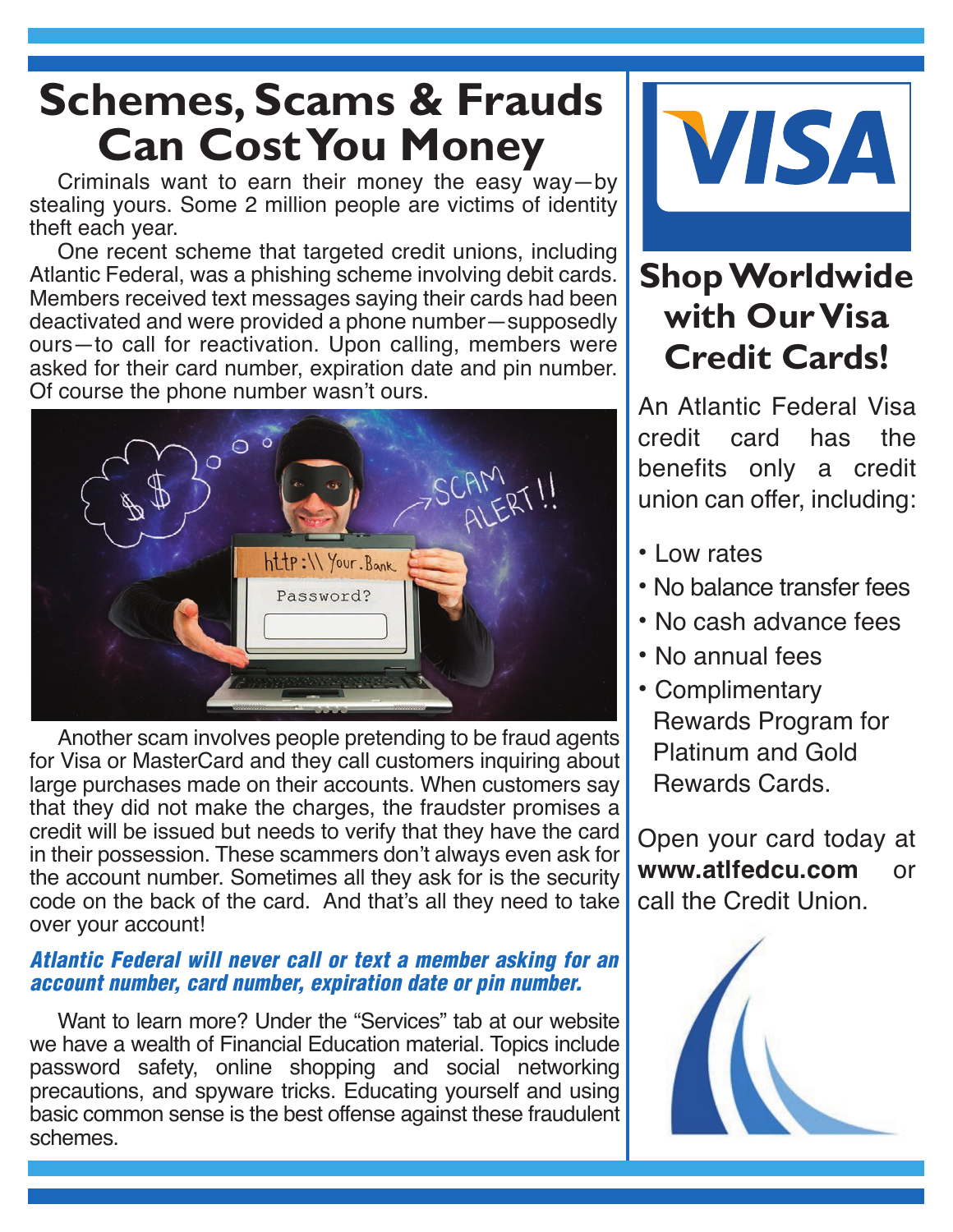# **Join Us for "Fun with Family Finances!"**



**When:** Saturday, April 12th from 10 am to 11:30 am **Where:** At our Kenilworth Branch **What:** Money is the root of many family disputes and views on how to spend it can vary greatly.

In this discussion a money expert from GreenPath Debt Solutions, our financial education partner, will share tips on how to start that all-important money talk whether you are newly engaged or celebrating your golden wedding anniversary.

We'll compare points-of-view when it comes to spending and saving, how to build an effective budget and ways to keep everyone happy. Our money expert will also provide tips on teaching kids about financial responsibility.

Light refreshments will be served.

Seating is limited. To reserve your spot, call us at: 908-245- 1750, ext. 7512 or email us at carlag@altfedcu.com.